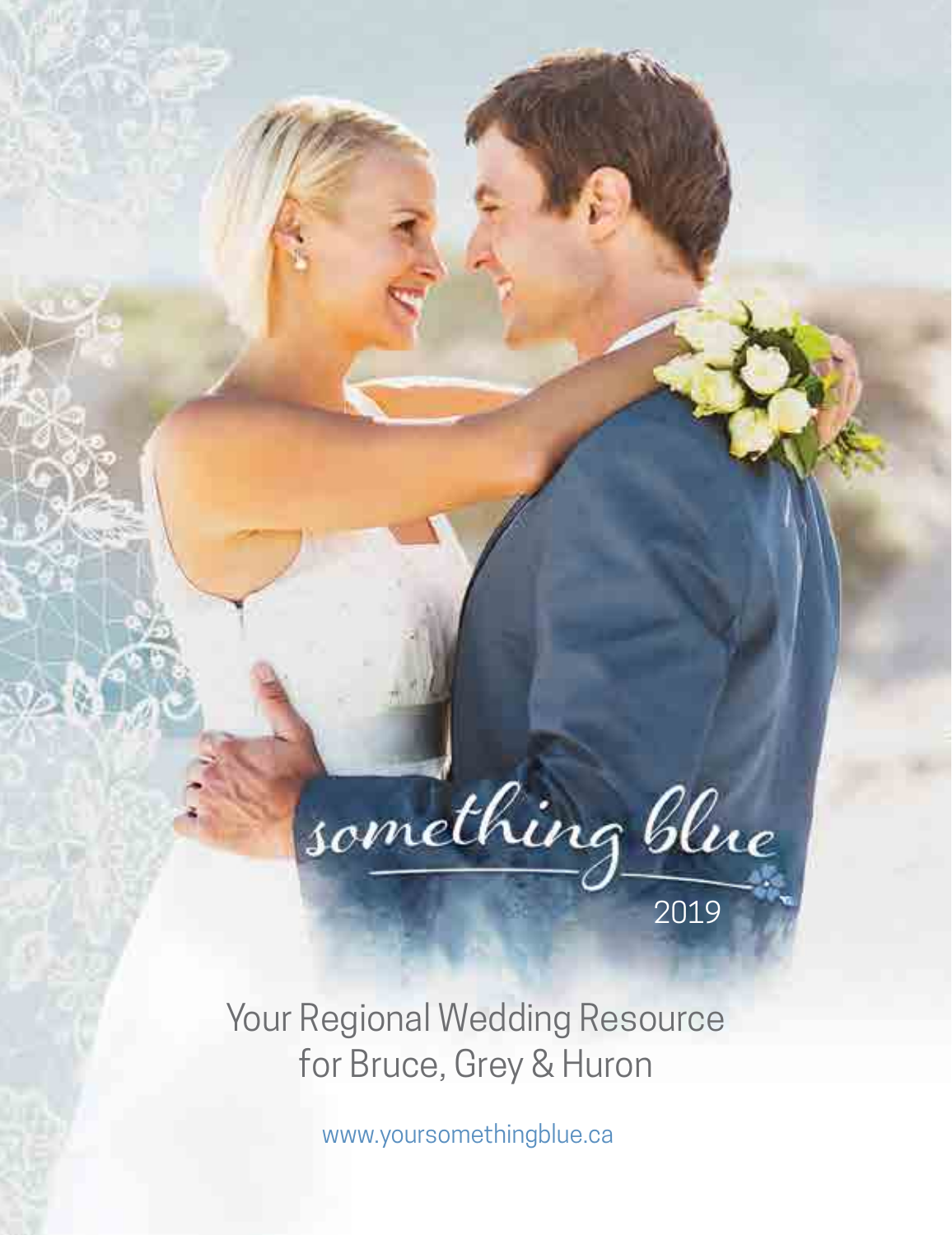Celebrate your big day An idyllic country setting surrounded by rustic charm<br>and the beauty of a manicured golf course. It is the<br>perfect location for any wedding.

and the beauty of a manicured golf course. It is the perfect location for any wedding.



Beautiful gardens surround the charming wedding pavilion and with superb on-site catering options, The Club at Westlinks is the ideal location for your special day. Our experienced staff will ensure your complete satisfaction and are happy to tend to even the finest of details. Let The Club at Westlinks bring your dreams to life and create lasting memories for all.



#### The Club at Westlinks

519-832-4653 • weddings@theclubatwestlinks.com www.theclubatwestlinks.com

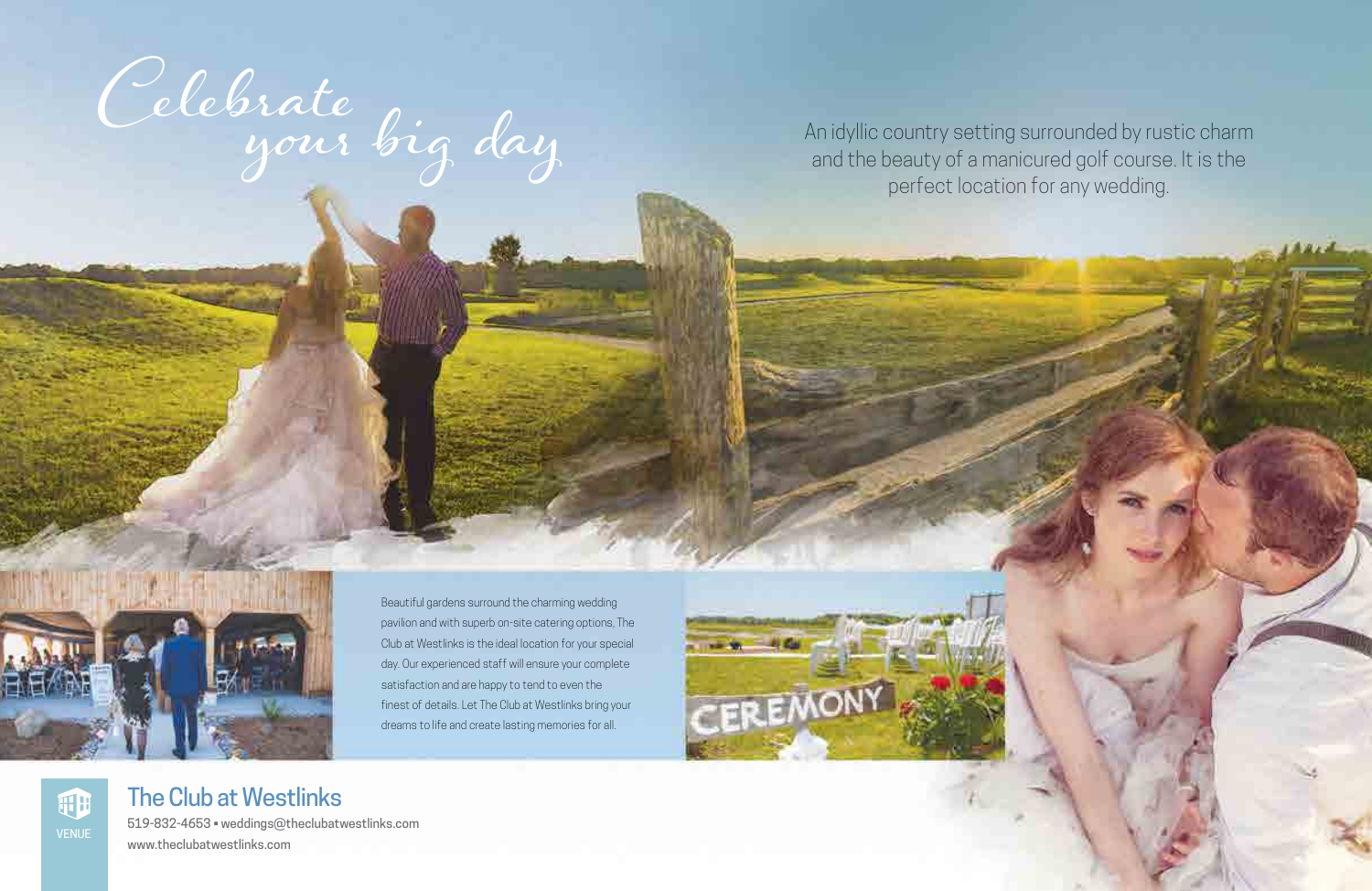When deciding on a budget for your photographer, ask yourself how important the photos are to you. Are you looking for a few good shots to display around your home and share with family? Or, are you looking for a photographer that has a second shooter to capture your most unplanned, un-staged moments?

Be sure to think of all of these things while choosing a photographer to capture one of the most important days of your life.



When you are choosing a photographer/videographer, think past your big day. Years and years into the future, when you look back on your wedding day, what do you<br>want to remember and how do you want to<br>remember it? are edited, are the edited photos the style I am looking for?

Meet with multiple photographers/videographers. Will they help you rein in your wedding party to keep you on time? Are they easy to get along with and do your personalities work well together, especially under stress?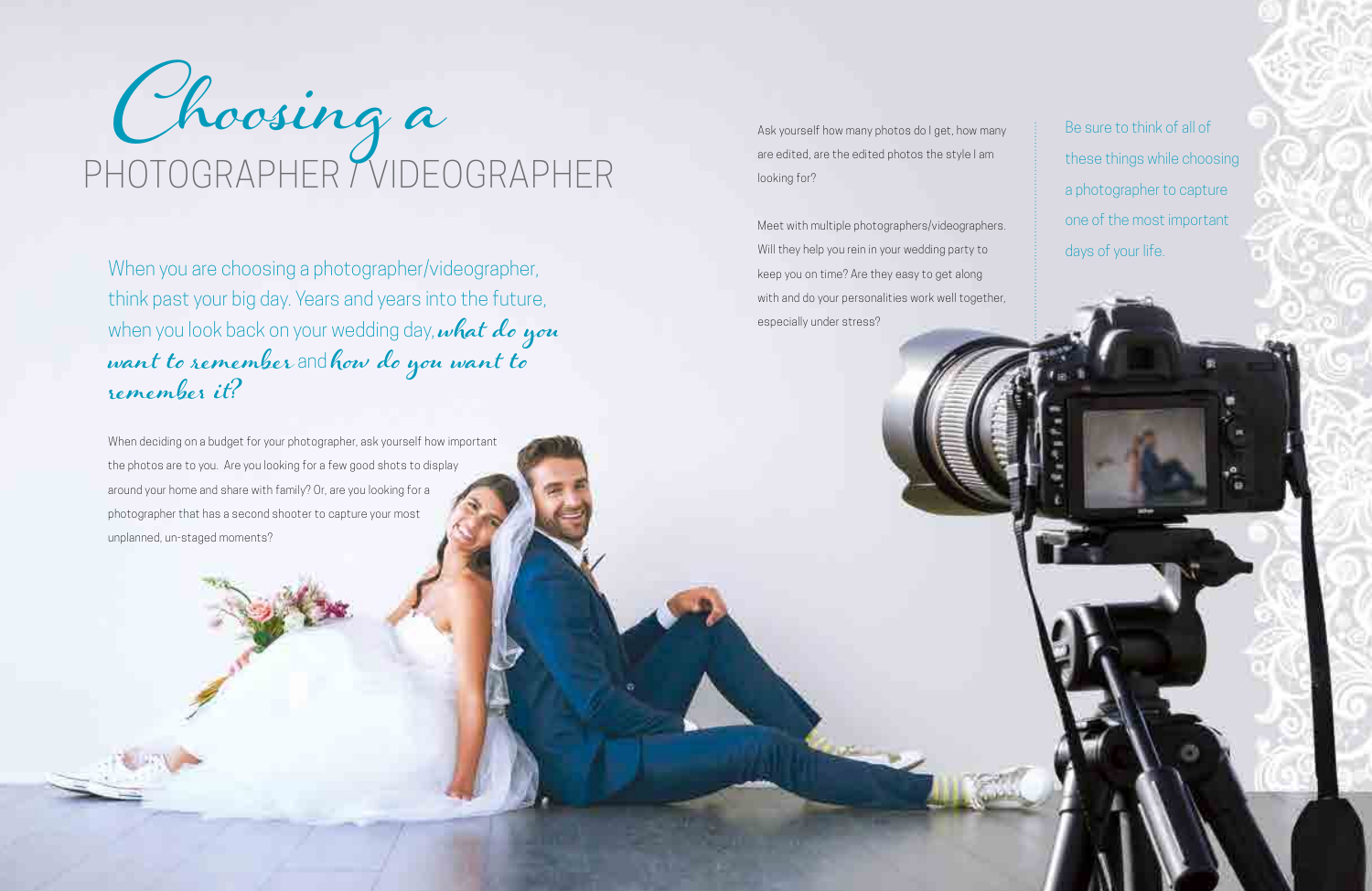

At Brenda's Bridal Boutique we offer a full selection of unique & traditional wedding gowns, bridal accessories, bridesmaid dresses, Mother of the Bride/Groom dresses, as well as prom & graduation dresses.

FROM TOP DESIGNERS

FOR HIGH FASHION EVENTS

*Photographer: Amanda Beitz*

owns

## Bridal Temptations

Upper level 332 10th Street, Hanover • 519-364-1819 info@bridaltemptations.com • www.bridaltemptations.com



## Brenda's Bridal Boutique

18 Yonge Street North, Tara • 519-934-3883 www.brendasbridalboutique.com

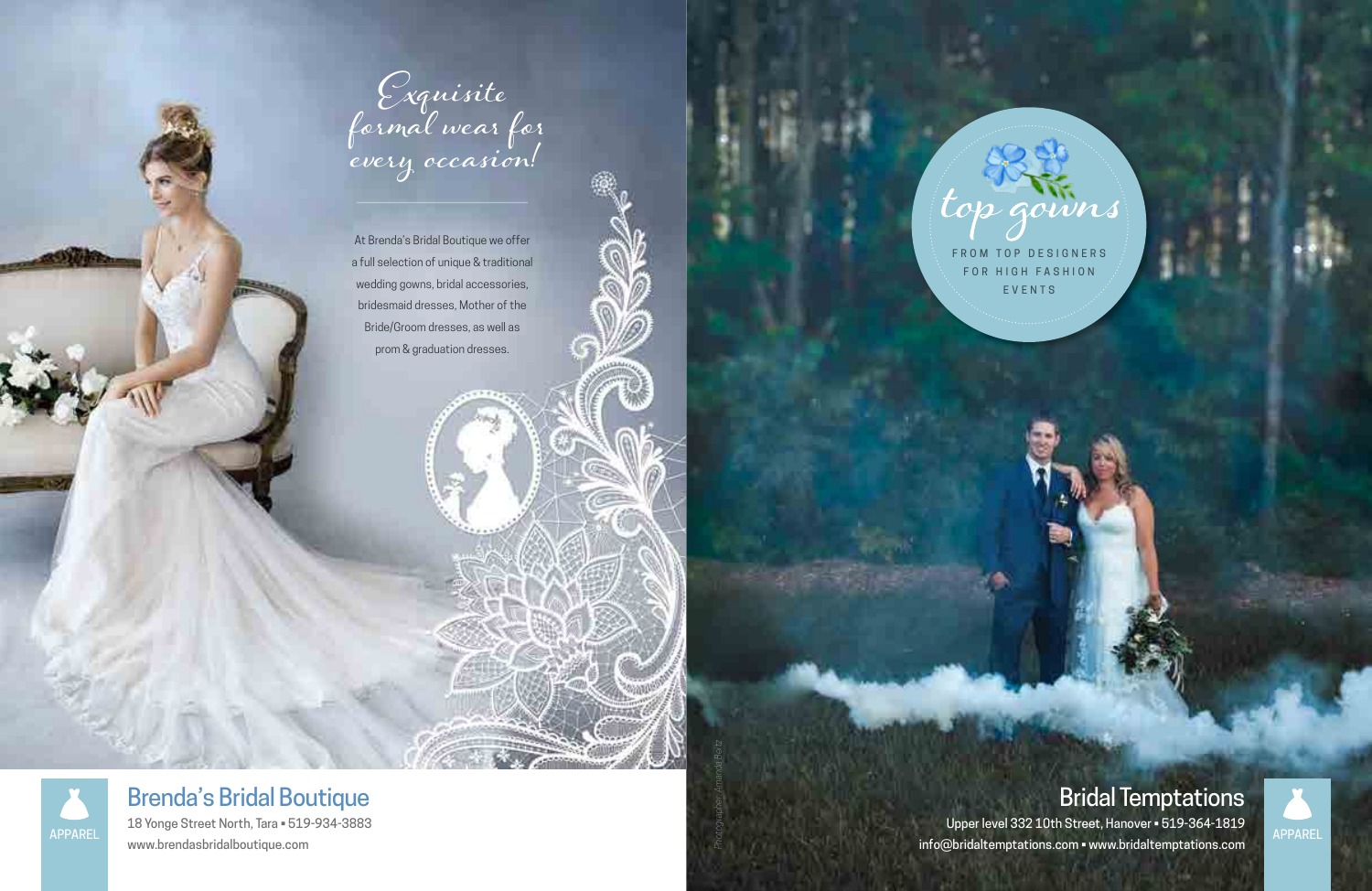Just as our double-plunge waterfall is joined in the river at the bottom to flow into the world, united and inseparable.

双国国

**EXAMINATION** 

# Arrive as two, but depart as one.

One location for all your needs:

- **Ceremonies**
- Chef Prepared Banquets •
- Offsite Catering
- Photo Location Guestrooms
- Hair, Makeup & Full Spa
	-
- Rehearsal Parties

**VALUE NEWS** 

**TIBORE AR** 

## **DINING** RETREAT

- Sunday Brunch
- Midweek and off season discounts







## The Falls Inn & Spa

Walters Falls, Ontario mhallman@thefallsinn.com • www.thefallsinn.com VENUE FLORIST

### Serendipity Florals

519-371-4881 taylorsmkm@hotmail.com

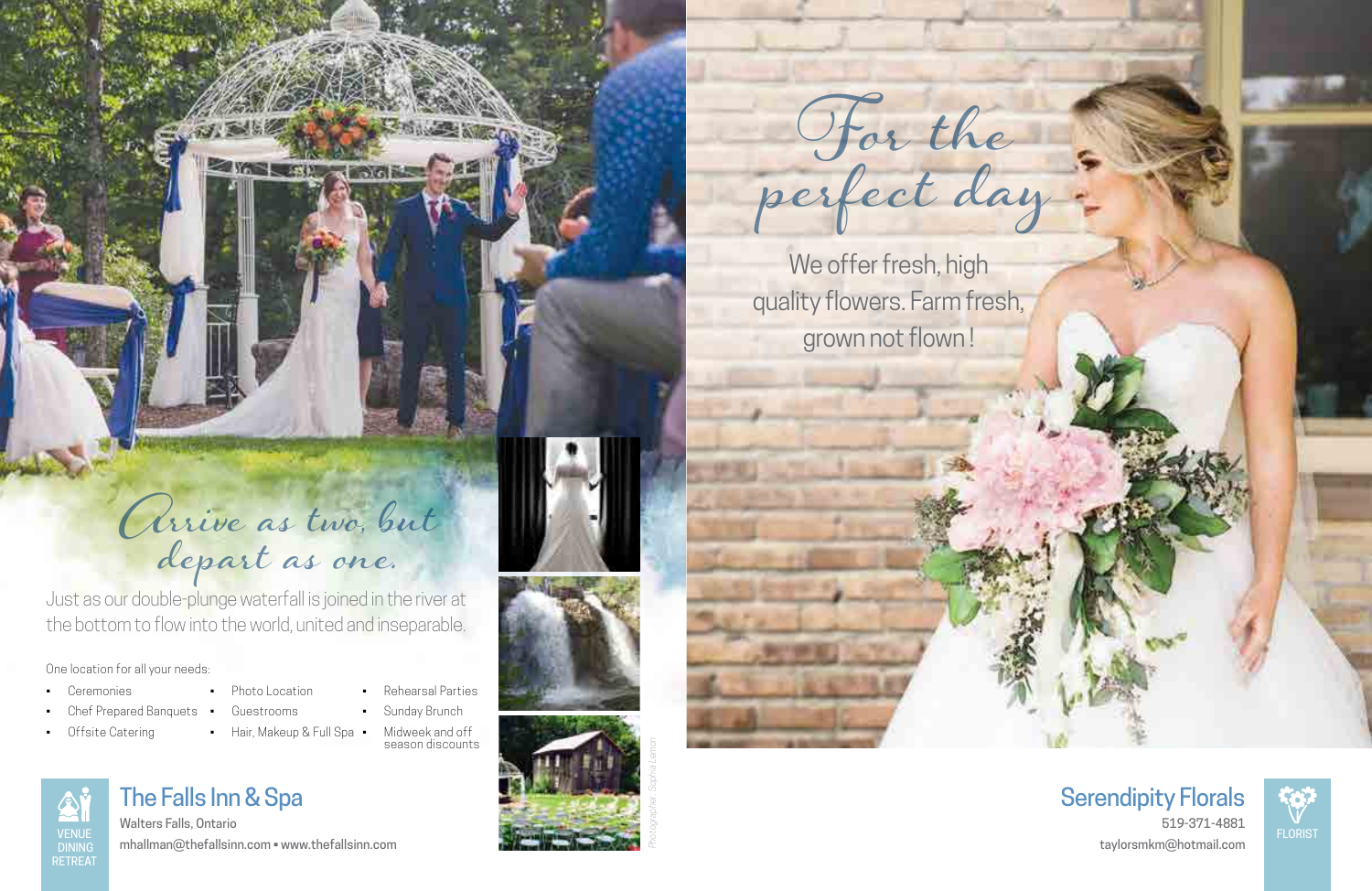A midday afternoon tea style garden party, post ceremony and pre dinner and dancing reception, was the perfect solution, not to mention a great way to keep the masses entertained during our photos, and of course – something absolutely us. Keppel Croft Gardens in Big Bay provided the flexibility we wanted, with owners Dawn and Bill Loney just the most laid back delightful couple, providing us a ceremony space, and allowing for the garden party setup as well, it was truly the perfect fit. A wedding veteran long before planning for my own big day, I would estimate conservatively that myself and my now husband had been to dozens and dozens (and dozens)

of beautiful special days before our own. From destination weddings in the Dominican, to low-key stately affairs in the Irish countryside, to restaurants in Spain, and halls outside Toronto, I had seen it all! Faced with endless decisions, never-ending lists and actual life to deal with I wanted to take the best elements of guest experience, and of course, I wanted to focus on the things that would provide a beautiful look and feel, without breaking the bank.

Enter the search for vintage china. I have always loved afternoon tea, was just crazy about tea parties as a child and have maintained a love for Alice in Wonderland-inspired looks,

so I figured vintage china would provide the perfect solution to décor and serve as a no waste approach to serving drinks and snacks in the garden too. As clear as my vision was it seemed impossible to fulfil with local vendors, and so I set about the task of buying china, so much china. I reasoned that if I couldn't rent it at a reasonable cost locally, I might as well scour local thrift shops and markets to buy pieces I loved, and then share that love through events afterwards (and so China & Charm was born).

China<br>Do &

Incorporating my passion for recycling and repurposing, in a truly me way, made my wedding even more special. The only wedding regret we have

# Top 3 Ways to Showcase Your Vintage Style

is that we didn't spend more time with our guests in Keppel Croft, sipping from pretty patterns and listening to a barbershop quartet. We of course were otherwise indisposed with bridal party and family photography (though we did manage a quick trip to the Big Bay General Store for a much needed ice cream!).

Planning a wedding can be overwhelming, while recruiting help can ease the burden it can be out of reach for many budget conscious brides. Finding the right vendors, locals who've been there themselves and can navigate all the niggly bits, can really make all the difference. So if you're thinking local, and thinking vintage, reach out – I'd be delighted to help!

TABLE CENTERPIECES – vintage teacups and saucers served as the perfect vases for my centerpiece arrangements; with flowers sourced from Serendipity Florals - these were one of my favourite touches!

COCKTAIL HOUR – we hosted our cocktail hour in Keppel Croft Gardens following our ceremony, and used vintage china teacups and saucers for lemonade, iced tea and a few spiked options as well; the photos of guests and their china teacups are swoon-worthy!

ACCENT DÉCOR – hunting through endless thrift shops, trudging through online auctions and trading with brides all over Toronto, resulted in more than just teacups and saucers; from gorgeous Royal Albert tiered cake stands, to birdcages stuffed with flowers and the



vintage luggage used as our card box, subtle vintage accents were incorporated across both venues. At Cobble Beach, I really believe it's what made the difference – from stuffy and not us, to relaxed and bohemian, it was truly just a few teacups away!



Charm&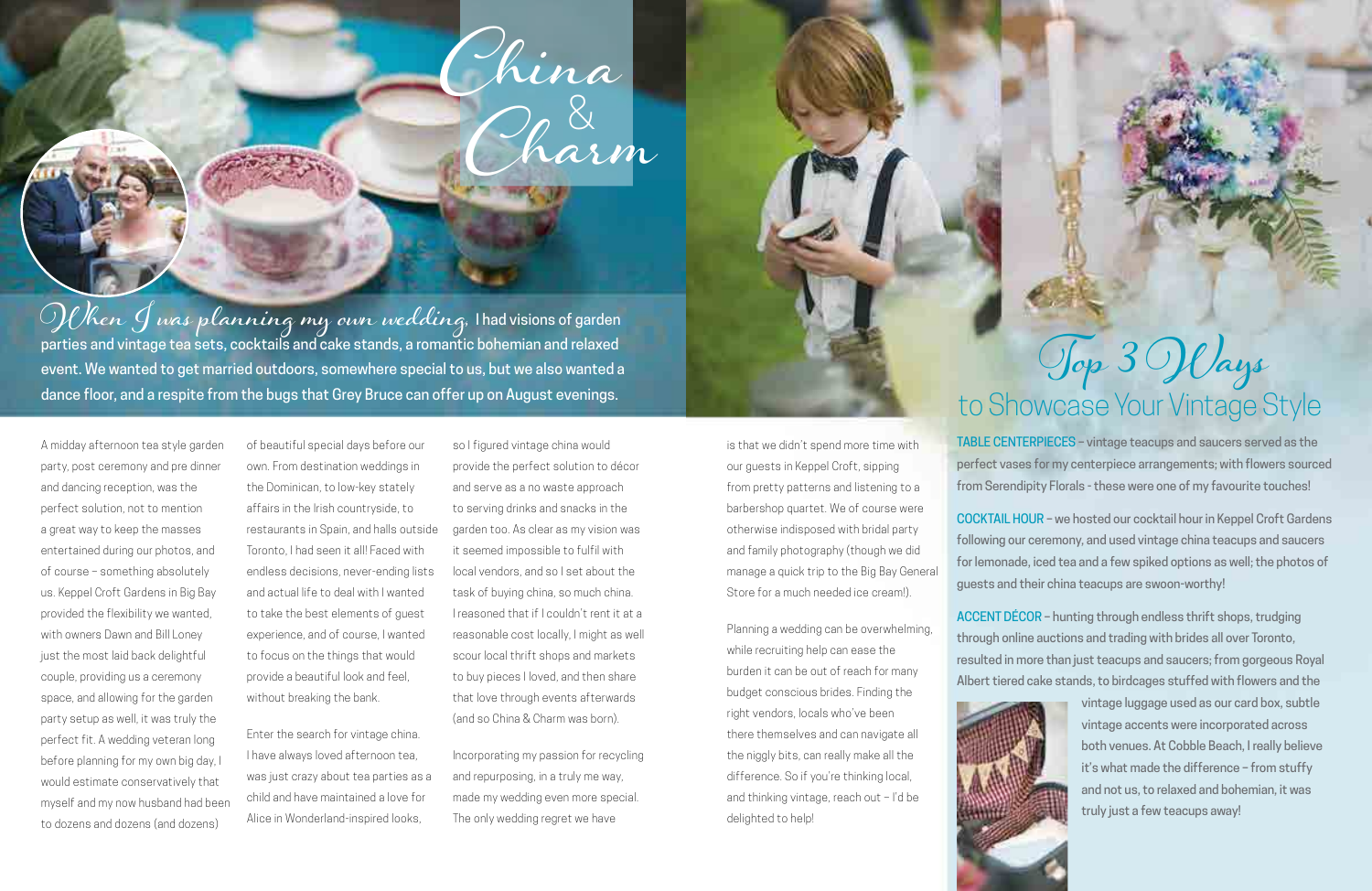



on the main street, just 5 minutes from the beach and so close to everything. Simply, it's the best place to stay.



### 173 High Street

Southampton, Ontario 519-375-6725

#### Rankin River Trading Co.

559 Berford Street Wiarton, Ontario 519-534-0650 • info@rankinriver.com

APPAREL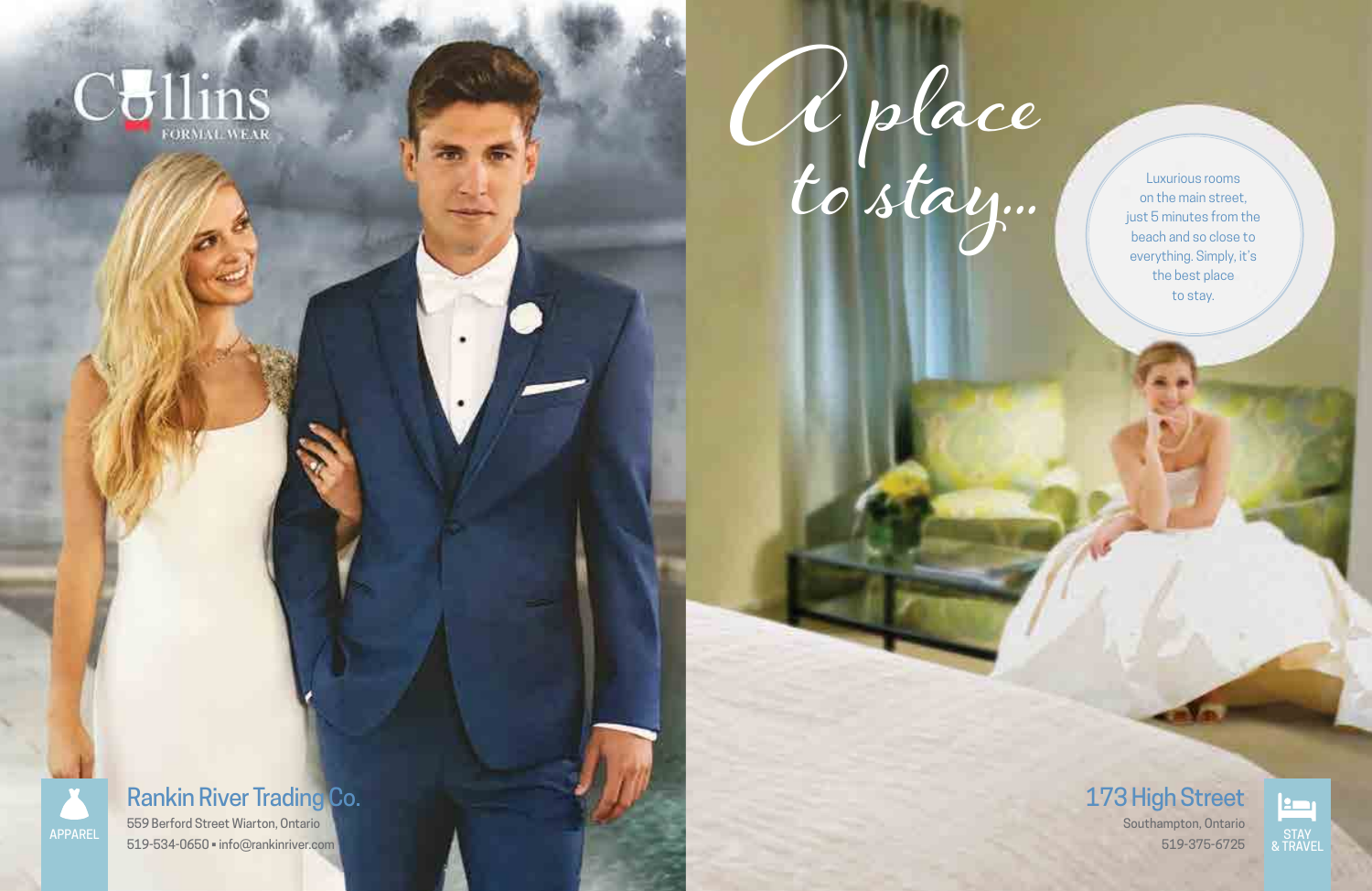When Kathryn, a civil engineer with a deep appreciation for the beauty and architecture of an old bridge, and Anthony, Owner and modern day bridge builder, were sent on a blind date to a local coffee shop, they never imagined their love of bridges would be the common ground that sent them in the direction of marriage.

Balls Bridge, also known as "the Bridge that Love Built", is arguably the most romantic bridge in Ontario. Located in Huron County and built out of true love by a smitten engineer in the mid 1880's, Ball's Bridge still sits in the middle of a scenic forest atop the Maitland River in the present day.

#### Bridge Tour Dates to A True Local Love Story Happily Ever After for Kathryn and Anthony

Their common passion for the construction and architecture of bridges grew to into a deep love between the couple who married in December of 2017. After their wedding ceremony the couple celebrated with a stunning winter wonderland photo shoot on their beloved Ball's Bridge in Huron County. Yet another perfect ending on The Bridge That Love Built.

# FOR THE Balls Bridges

• 519-889-2015 • haveitmadebymarie@gmail.com Follow me on Facebook (f) by searching @haveitmadebymarie

Custom gifts, favours, decor and shirts for the bride, groom, wedding party, family and friends.



As conversation between Kathryn and Anthony turned to family, they identified their connection to construction and bridge building. Planning of a second date "bridge tour" began. Each time the couple met, they would spend hours driving around to different bridges in each one's home town giving them time to talk, get to know one another and fall in love in some of the most beautiful settings in nature.

Kathryn and Anthony viewed and spent time on many bridges together throughout their courtship but the beautiful and memorable Ball's bridge was deemed a favourite. Not only was this Heritage property positioned in the most picturesque setting but the geometrical design and intimate love story behind the building of the bridge made for a charming addition to the couple's very own story.



#### one of the Most Romantic Destinations in Huron County

#### Have it Made



AS COOLAN COOLAN COOL

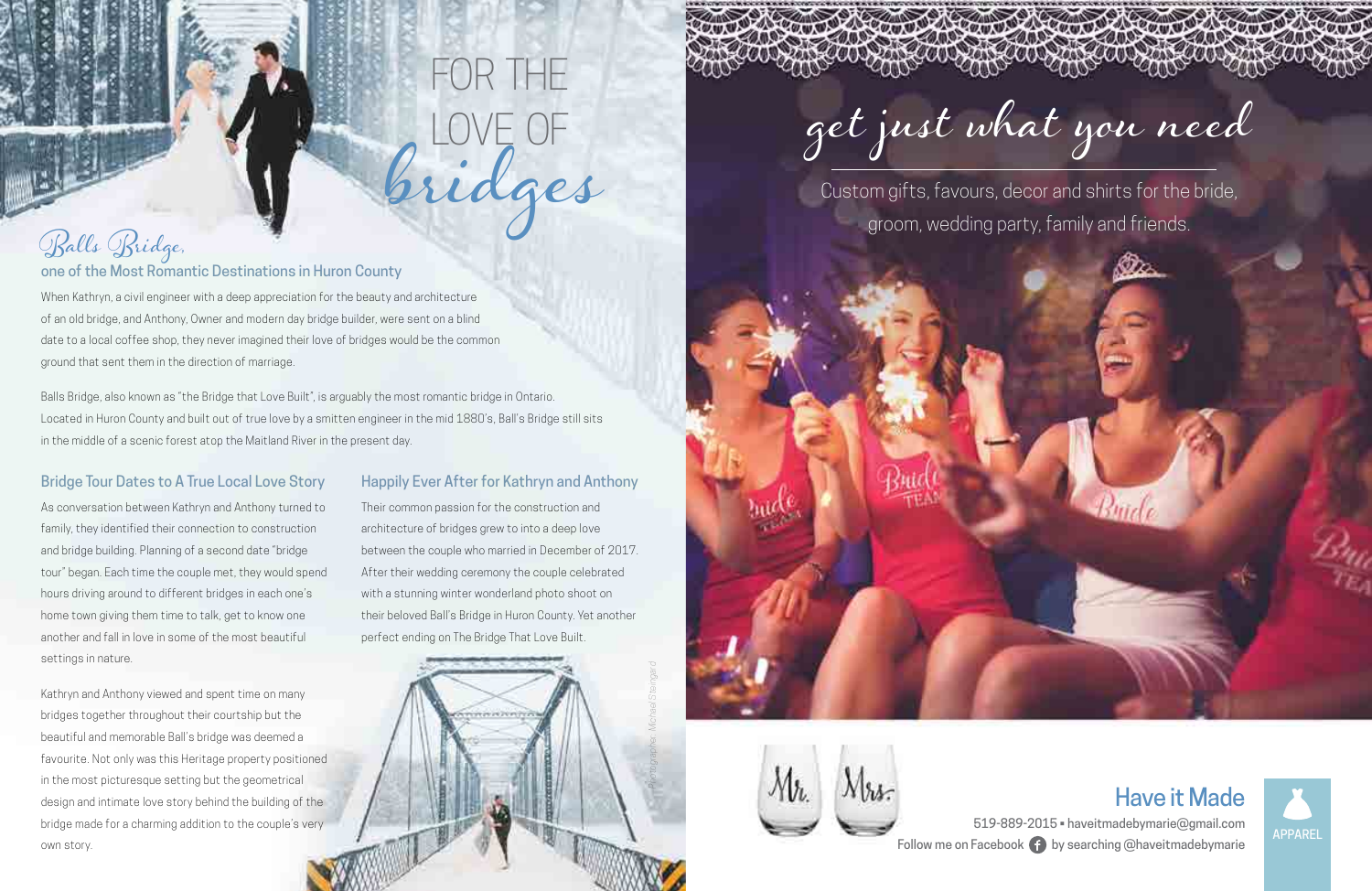

By appointment only.

#### **CHANCE TO WIN** YOUR WEDDING BAND\*

\*When You Purchase Your Wedding Band During This Event.

March 28th

 $5$ pm -  $8$ pm

March 29th<br>Jpm - 8pm

March 30th

9am <sub>- 5pm</sub>

March 31st \*\*

 $12^{pm} - 4^{pm}$ \*\* Collingwood, Barrie and Downtown Owen Sound locations only.

The largest selection of wedding bands in Grey, Bruce and Simcoe Counties.

**WE PAY THE TAXES** No Taxes On Wedding Bands During This Event.

#### Save the Date Web Pages 519-357-6355 www.canadawebsolutions.com

canadawebsolutions16@gmail.com



#### Kevin D. Murphy

Walkerton, Ontario 519-901-2972 kdmediaservices.ca

- Custom Made Wedding Films
- Same Day Edits
- Aerial Videography/Photography
- Virtual Tours



#### Porters Party Rentals and Decorating RENTALS & COLORAING STREET STREET AND RENTALS & VIDEOGRAPHER cindysmits73@hotmail.com

The Un-Lock-It, Inspired by Spirit 519-955-6134 www.un-lock-it.com

ustom pieces are also availabl

Each piece is handcrafted and frames an original piece of art which makes this a truly unique piece of jewelry.

RENTALS & **DECORATIN** 

Re-awaken & motivate the soul

> China & Charm Nicole Egan, Founder & Creative Director Big Bay, Ontario • 519-534-5750 chinaandcharm@gmail.com

Showcase

your vintage style...

#### Tom Church Wedding Videography 289-925-4842 • tom@tomchurch.ca

www.tomchurch.ca/weddings

DC Taylors Owen Sound • Collingwood • Barrie

www.dctaylor.com



For your special day.

**ECORATIN** 







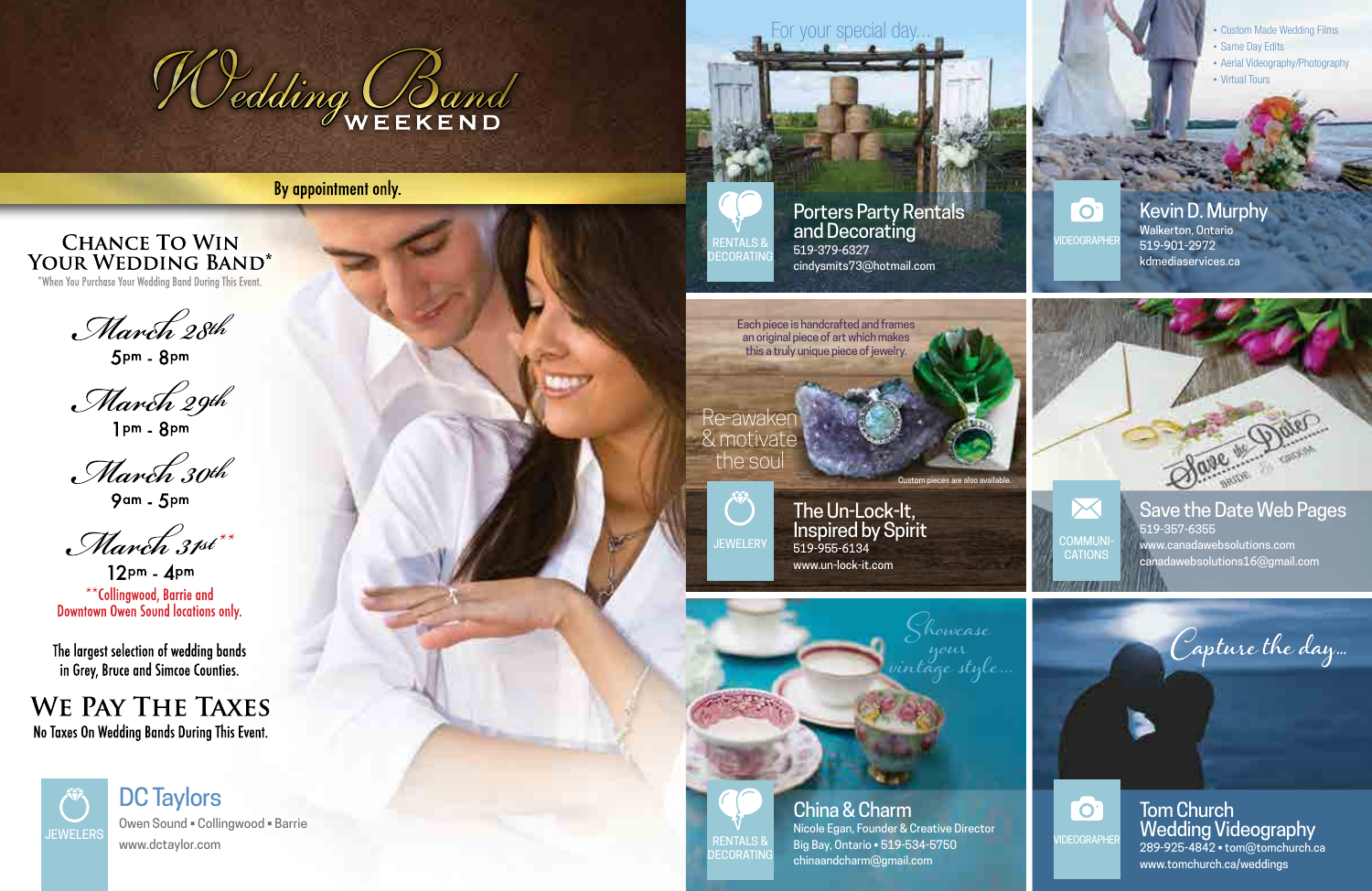- $\Box$  order bridal party dresses/attire  $\Box$  shop for wedding bands  $\Box$  order invitations, RSVP cards, envelopes and stamps
- $\Box$  reserve tables, chairs, tents and any other required rentals

#### **MONTHS**

 $\Box$  order thank you cards for shower gifts  $\Box$  plan rehearsal dinner  $\Box$  finalize menu  $\Box$  choose and order wedding favours  $\Box$  arrange for sound equipment if not supplied by the DJ  $\Box$  choose attire for groom & groomsmen  $\Box$  book honeymoon suite for the wedding night  $\Box$  order flowers - bouquets, boutonnières, centre pieces etc

#### **MONTHS**

|  | MONTHS |  |
|--|--------|--|
|  |        |  |
|  |        |  |

- $\Box$  write vows
- $\Box$  purchase wedding bands  $\Box$  mail out wedding invitations
- $\Box$  order reception stationery (table cards, favour tags, wedding menus, favour packaging etc)

#### **MONTHS**

- $\Box$  secure marriage license
- $\Box$  bridal shower
- $\Box$  bachelor/bachelorette party

#### **WEEKS**

- $\Box$  final fittings  $\Box$  contact guests who have not RSVP'd  $\Box$  Finalize head count and send to caterer
- $\Box$  Finalize seating chart

#### WEEKS

- $\Box$  finalize wedding day schedule and give copies to  $\Box$  wedding party, photographer, caterer, DJ etc.  $\Box$  vendor confirmations
- $\Box$  prepare place cards

## **V** BEFORE

- $\Box$  mani/pedi's
- $\Box$  rehearsal ceremony
- $\Box$  rehearsal dinner
- $\Box$  bridal party gift exchange

594 Goderich Street Port Elgin, Ontario 519-396-3434 519-832-4438 accentsbygordons@gmail.com • www.accentsgiftware.com

## **MONTHS**

- $\Box$  set wedding date
- $\Box$  set budget
- $\Box$  draft guest list
- $\Box$  set up wedding website
- $\Box$  research and book venue
- $\Box$  book guest accommodations
- $\Box$  plan and host
- engagement party
- $\Box$  book photographer
- $\Box$  engagement photos
- $\Box$  order save the dates

## **MONTHS**

- $\Box$  send out save the dates  $\Box$  choose wedding theme
- $\Box$  plan decor for the wedding and reception
- $\Box$  book caterer
- $\Box$  book officiant
- $\Box$  choose bridal party

## **MONTHS**

- $\Box$  order wedding gown and alterations  $\Box$  order bridal and bridal party jewelry  $\Box$  cake tasting  $\Box$  meet with florist  $\Box$  choose hair stylist
- and makeup artist  $\Box$  choose and meet with
- your wedding DJ
- $\Box$  prep your play lists
- $\Box$  book your honeymoon
- $\Box$  start gift registry





Run by local business owner Vicki Rogers, Accents recently moved into a larger new space, and is able to feature a great selection of all new products for the season! Stop in during your next visit to downtown Kincardine!

Gifts, décor & more!



## **Accents by Gordon's**<br>1 775 Queen Street Kincardine, Ontario